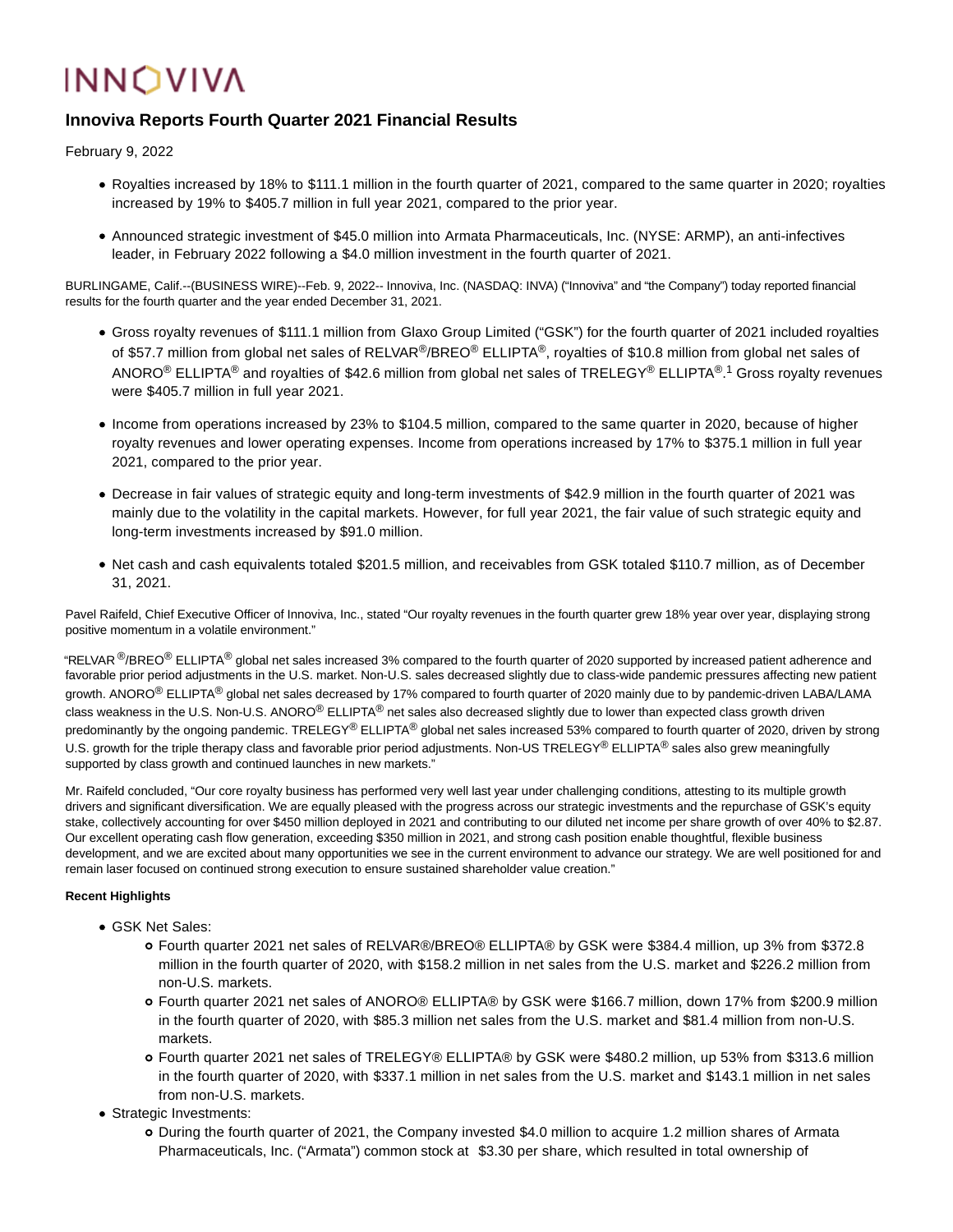approximately 60% of Armata's outstanding stock (without giving effect to our warrants).

In February 2022, the Company entered into an agreement with Armata, pursuant to which it will invest, subject to certain closing conditions, additional \$45.0 million in 9 million shares of Armata common stock and warrants to purchase up to 4.5 million shares of Armata common stock with an exercise price of \$5.00 per share in two tranches. At the closing of the first tranche, Innoviva acquired approximately 3.6 million shares of Armata common stock and 1.8 million warrants for an aggregate purchase price of \$18.1 million. Upon closing of the second tranche, Innoviva expects to own approximately 70% of Armata's outstanding stock.

<sup>1</sup> For TRELEGY <sup>®</sup> ELLIPTA<sup>®</sup>, the amount represents 100% of royalty payments made by GSK to Theravance Respiratory Company, LLC ("TRC"). Innoviva owns 15% of the economic interest in TRC.

### **About Innoviva**

Innoviva, Inc. (referred to as "Innoviva", the "Company", or "we" and other similar pronouns), is a company with a portfolio of royalties that include respiratory assets partnered with Glaxo Group Limited ("GSK"), including RELVAR <sup>@</sup>/BREO<sup>®</sup> ELLIPTA<sup>®</sup> (fluticasone furoate/ vilanterol, "FF/VI"), ANORO<sup>®</sup> ELLIPTA<sup>®</sup> (umeclidinium bromide/ vilanterol, "UMEC/VI") and TRELEGY ® ELLIPTA<sup>®</sup> (the combination FF/UMEC/VI). Under the Long-Acting Beta2 Agonist ("LABA") Collaboration Agreement, Innoviva is entitled to receive royalties from GSK on sales of RELVAR<sup>®</sup>/BREO<sup>®</sup> ELLIPTA<sup>®</sup> and ANORO<sup>®</sup> ELLIPTA<sup>®</sup>. Innoviva is also entitled to 15% of royalty payments made by GSK under its agreements originally entered into with us, and since assigned to Theravance Respiratory Company, LLC ("TRC"), relating to TRELEGY ® ELLIPTA® and any other product or combination of products that may be discovered and developed in the future under the LABA Collaboration Agreement and the Strategic Alliance Agreement with GSK (referred to herein as the "GSK Agreements"), which have been assigned to TRC other than RELVAR  $^@$ /BREO $^@$  ELLIPTA $^@$  and ANORO® ELLIPTA®.

ANORO<sup>®</sup>, RELVAR<sup>®</sup>, BREO<sup>®</sup>, TRELEGY<sup>®</sup> and ELLIPTA<sup>®</sup> are trademarks of the GlaxoSmithKline group of companies.

#### **Forward Looking Statements**

This press release contains certain "forward-looking" statements as that term is defined in the Private Securities Litigation Reform Act of 1995 regarding, among other things, statements relating to goals, plans, objectives, and future events. Innoviva intends such forward-looking statements to be covered by the safe harbor provisions for forward-looking statements contained in Section 21E of the Securities Exchange Act of 1934 and the Private Securities Litigation Reform Act of 1995. The words "anticipate", "expect", "goal", "intend", "objective", "opportunity", "plan", "potential", "target" and similar expressions are intended to identify such forward-looking statements. Such forward-looking statements involve substantial risks, uncertainties, and assumptions. These statements are based on the current estimates and assumptions of the management of Innoviva as of the date of this press release and are subject to known and unknown risks, uncertainties, changes in circumstances, assumptions and other factors that may cause the actual results of Innoviva to be materially different from those reflected in the forward-looking statements. Important factors that could cause actual results to differ materially from those indicated by such forward-looking statements include, among others, risks related to: expected cost savings; lower than expected future royalty revenue from respiratory products partnered with GSK; the commercialization of RELVAR<sup>®</sup>/BREO<sup>®</sup> ELLIPTA<sup>®</sup>, ANORO<sup>®</sup> ELLIPTA<sup>®</sup> and TRELEGY<sup>®</sup> ELLIPTA<sup>®</sup> in the jurisdictions in which these products have been approved; the strategies, plans and objectives of Innoviva (including Innoviva's growth strategy and corporate development initiatives beyond the existing respiratory portfolio); the timing, manner, and amount of potential capital returns to shareholders; the status and timing of clinical studies, data analysis and communication of results; the potential benefits and mechanisms of action of product candidates; expectations for product candidates through development and commercialization; the timing of regulatory approval of product candidates; and projections of revenue, expenses and other financial items; the impact of the novel coronavirus ("COVID-19"). Other risks affecting Innoviva are described under the headings "Risk Factors" and "Management's Discussion and Analysis of Financial Condition and Results of Operations" contained in Innoviva's Annual Report on Form 10-K for the year ended December 31, 2020 and Quarterly Reports on Form 10-Q, which are on file with the Securities and Exchange Commission ("SEC") and available on the SEC's website at [www.sec.gov.](https://cts.businesswire.com/ct/CT?id=smartlink&url=http%3A%2F%2Fwww.sec.gov&esheet=52576379&newsitemid=20220208006292&lan=en-US&anchor=www.sec.gov&index=1&md5=87e0f44e2079abe5bc5c3b594de51634) Past performance is not necessarily indicative of future results. No forward-looking statements can be guaranteed, and actual results may differ materially from such statements. Given these uncertainties, you should not place undue reliance on these forward-looking statements. The information in this press release is provided only as of the date hereof, and Innoviva assumes no obligation to update its forwardlooking statements on account of new information, future events or otherwise, except as required by law.

# INNOVIVA, INC. Condensed Consolidated Statements of Income (in thousands, except per share data) (Unaudited)

|                                                              | <b>Three Months Ended</b><br>December 31. |         |      | Year Ended<br>December 31. |      |         |      |         |
|--------------------------------------------------------------|-------------------------------------------|---------|------|----------------------------|------|---------|------|---------|
|                                                              | 2021                                      |         | 2020 |                            | 2021 |         | 2020 |         |
| Revenue:                                                     |                                           |         |      |                            |      |         |      |         |
| Royalty revenue from a related party, net (1)                | \$                                        | 107,680 | \$.  | 90.476                     | S    | 391,866 | S    | 326,794 |
| Revenue from collaborative arrangements with a related party |                                           |         |      |                            |      |         |      | 10,000  |
| Total net revenue                                            |                                           | 107,680 |      | 90.476                     |      | 391,866 |      | 336,794 |
| Operating expenses:                                          |                                           |         |      |                            |      |         |      |         |
| Research and development                                     |                                           | 40      |      | 219                        |      | 576     |      | 1.788   |
| General and administrative                                   |                                           | 3,113   |      | 5,470                      |      | 16,187  |      | 13,883  |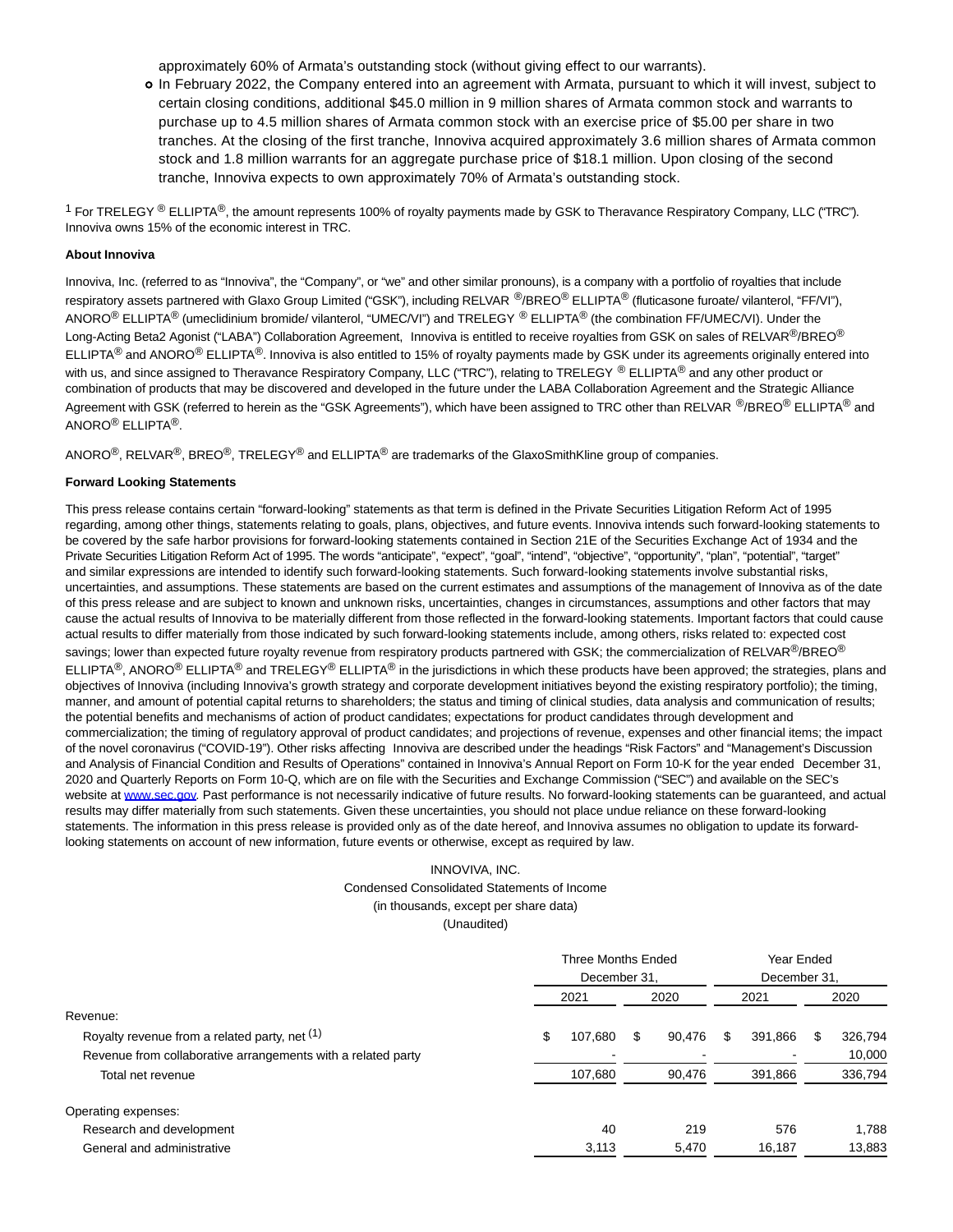| Total operating expenses                                           | 3,153      | 5,689        |    | 16,763   | 15,671     |
|--------------------------------------------------------------------|------------|--------------|----|----------|------------|
| Income from operations                                             | 104,527    | 84,787       |    | 375,103  | 321,123    |
| Interest and dividend income                                       | 454        | 23           |    | 1,839    | 1,524      |
| Other income (expense), net                                        | (708)      | (433)        |    | (3,626)  | (348)      |
| Interest expense                                                   | (4, 841)   | (4,651)      |    | (19,070) | (18, 331)  |
| Changes in fair values of equity and long-term investments, net    | (42,943)   | 11,032       |    | 91,030   | 50,277     |
| Income before income taxes                                         | 56,489     | 90,758       |    | 445,276  | 354,245    |
| Income tax expense, net                                            | 10,839     | 15,742       |    | 76,439   | 60,431     |
| Net income                                                         | 45,650     | 75,016       |    | 368,837  | 293,814    |
| Net income attributable to noncontrolling interest                 | 35,305     | 21,113       |    | 102,983  | 69,412     |
| Net income attributable to Innoviva stockholders                   | 10,345     | \$<br>53,903 |    | 265,854  | 224,402    |
| Basic net income per share attributable to Innoviva stockholders   | \$<br>0.15 | \$<br>0.53   | S  | 3.24     | \$<br>2.21 |
| Diluted net income per share attributable to Innoviva stockholders | \$<br>0.14 | \$<br>0.48   | \$ | 2.87     | \$<br>2.02 |
| Shares used to compute basic net income per share                  | 69,492     | 101,361      |    | 82,062   | 101,320    |
| Shares used to compute diluted net income per share                | 81,770     | 113,590      |    | 94,311   | 113,554    |

(1) Total net revenue from a related party is comprised of the following (in thousands):

|                                                          | <b>Three Months Ended</b><br>December 31. |          |   |          | Year Ended<br>December 31. |           |  |           |  |
|----------------------------------------------------------|-------------------------------------------|----------|---|----------|----------------------------|-----------|--|-----------|--|
|                                                          | 2021                                      |          |   | 2020     |                            | 2021      |  | 2020      |  |
|                                                          |                                           |          |   |          | (unaudited)                |           |  |           |  |
| Royalties from a related party                           |                                           | 111.135  | S | 93.931   |                            | 405.689   |  | 340.617   |  |
| Amortization of capitalized fees paid to a related party |                                           | (3, 455) |   | (3, 455) |                            | (13, 823) |  | (13, 823) |  |
| Royalty revenue from a related party, net                |                                           | 107,680  |   | 90,476   |                            | 391,866   |  | 326,794   |  |

# INNOVIVA, INC. Condensed Consolidated Balance Sheets

|  | (in thousands) |
|--|----------------|
|  |                |

|                                               | December 31.<br>2021 |         |    | December 31,<br>2020<br>(1) |  |  |
|-----------------------------------------------|----------------------|---------|----|-----------------------------|--|--|
| Assets                                        |                      |         |    |                             |  |  |
| Cash and cash equivalents                     | \$                   | 201,525 | \$ | 246,487                     |  |  |
| Other current assets                          |                      | 112,148 |    | 95,571                      |  |  |
| Property and equipment, net                   |                      | 12      |    | 28                          |  |  |
| Equity and long-term investments              |                      | 483,845 |    | 438,258                     |  |  |
| Capitalized fees paid to a related party, net |                      | 111,430 |    | 125,253                     |  |  |
| Deferred tax assets, net                      |                      | 17,327  |    | 93,759                      |  |  |
| Other assets                                  |                      | 108     |    | 214                         |  |  |
| <b>Total assets</b>                           | \$                   | 926,395 | \$ | 999,570                     |  |  |
| Liabilities and stockholders' equity          |                      |         |    |                             |  |  |
| Other current liabilities                     | \$                   | 1.655   | \$ | 1,958                       |  |  |
| Accrued interest payable                      |                      | 4,152   |    | 4,152                       |  |  |
| Convertible subordinated notes, net           |                      | 240,364 |    | 239,783                     |  |  |
| Convertible senior notes, net                 |                      | 154,289 |    | 145,734                     |  |  |
| Other long-term liabilities                   |                      |         |    | 106                         |  |  |
| Innoviva stockholders' equity                 |                      | 414,743 |    | 539,912                     |  |  |
| Noncontrolling interest                       |                      | 111,192 |    | 67,925                      |  |  |
| Total liabilities and stockholders' equity    | S                    | 926,395 | \$ | 999,570                     |  |  |